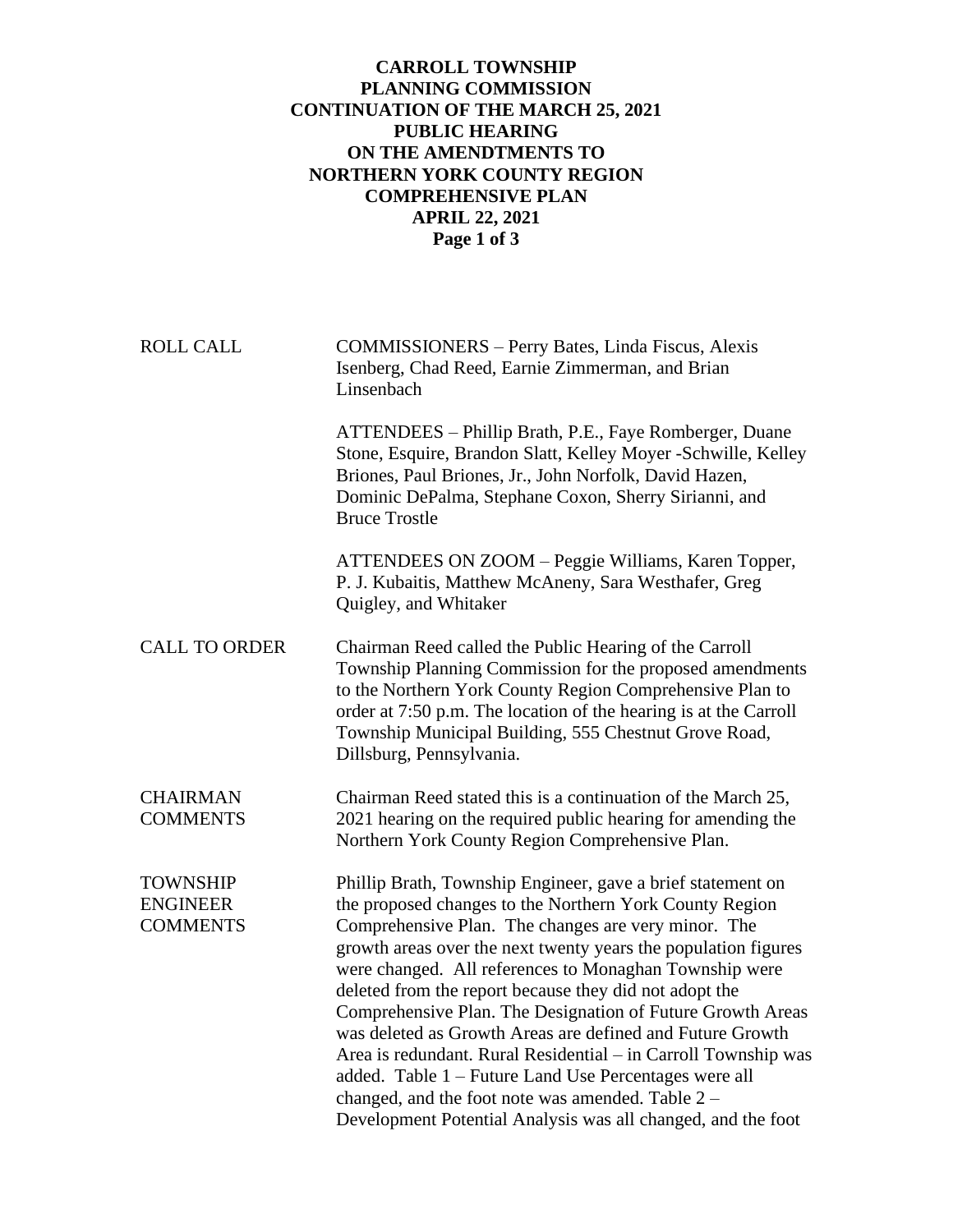## **CARROLL TOWNSHIP PLANNING COMMISSION CONTINUATION OF THE MARCH 25, 2021 PUBLIC HEARING ON THE AMENDTMENTS TO NORTHERN YORK COUNTY REGION COMPREHENSIVE PLAN APRIL 22, 2021 Page 2 of 3**

| <b>TOWNSHIP</b><br><b>ENGINEER</b><br><b>COMMENTS</b><br><b>CONTINUES</b> | note was amended. Mr. Brath also went over the growth map<br>to explain the proposed changes.                                                                                                                                                                                                                        |
|---------------------------------------------------------------------------|----------------------------------------------------------------------------------------------------------------------------------------------------------------------------------------------------------------------------------------------------------------------------------------------------------------------|
| <b>OPEN FLOOR</b><br><b>FOR COMMENTS</b>                                  | Chairman Reed opened the floor for public comments on the<br>Northern York County Region Comprehensive Plan.                                                                                                                                                                                                         |
|                                                                           | There were no public comments.                                                                                                                                                                                                                                                                                       |
|                                                                           | The public comment period for the Northern York County<br>Region Comprehensive Plan was closed.                                                                                                                                                                                                                      |
| <b>RECESS WAS</b><br><b>CALLED</b>                                        | It was moved by Commissioner Linsenbach, seconded by<br>Commissioner Isenberg, and unanimously carried to recess the<br>hearing for the Northern York County Region Comprehensive<br>Plan at this time and go into the Zoning Amendment Hearing at<br>$7:54$ p.m.                                                    |
| <b>RESUME HEARING</b>                                                     | The public hearing for the Northern York County Region<br>Comprehensive Plan was called to order again at 9:11 p.m.                                                                                                                                                                                                  |
| <b>MOTION</b>                                                             | It was moved by Commissioner Linsenbach, seconded by<br>Commissioner Zimmerman, and unanimously carried to<br>recommend to the Board of Supervisors to adopt the proposed<br>Northern York County Region Comprehensive Plan<br>amendments in accordance with the Zoning changes<br>recommended at tonight's hearing. |
| <b>TRANSCRIPT</b>                                                         | The complete transcript will be available for review at the<br>Carroll Township Municipal Building when it is available.                                                                                                                                                                                             |